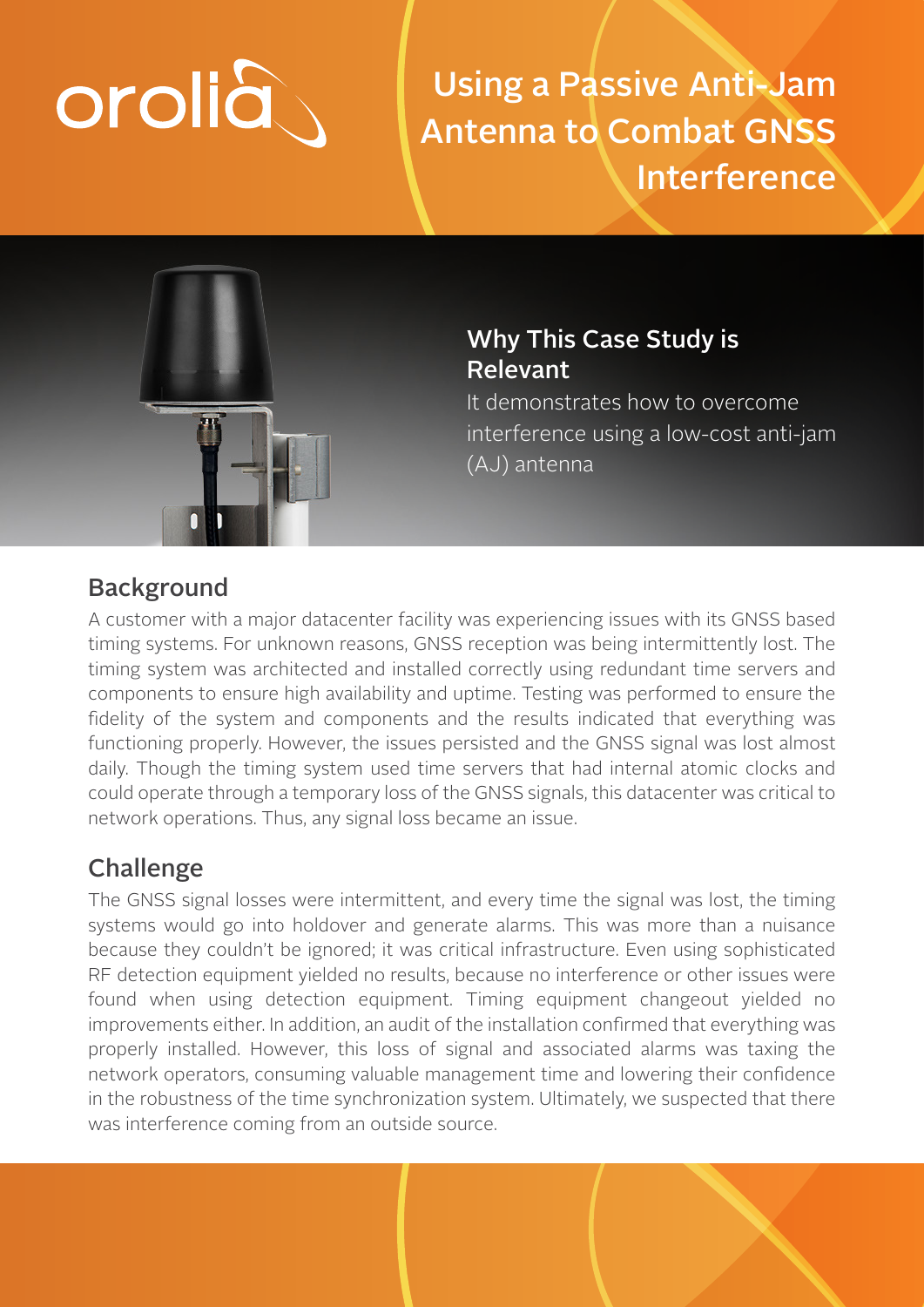### Solution

To solve this challenge, Spectracom turned to its new Anti-jam (AJ) antenna. Since this was critical infrastructure, the customer already had dual-redundant time servers in place, so Spectracom installed two different antennas to those time servers: one standard antenna on the "A" side and one AJ Antenna on the "B" side. The antennas were mounted on the roof of the single-story datacenter, which was an industrial building, co-located within 10 meters of each other.



Spectracom time servers have "Holdover" oscillators in them – atomic clocks that continue to maintain very accurate time even when GNSS is absent. However, no matter how accurate one's internal clock is, it is still slightly different from the referenced Universal Coordinated Time (UTC) supplying the GNSS signals. So eventually time will drift from UTC. We refer to the period when the GNSS signal is lost and the time server is coasting on its internal atomic clock as a "Holdover Event." The following chart shows the performance comparison between the two co-located time servers over a period of eight days, with blue for the standard antenna and orange for the AJ antenna.